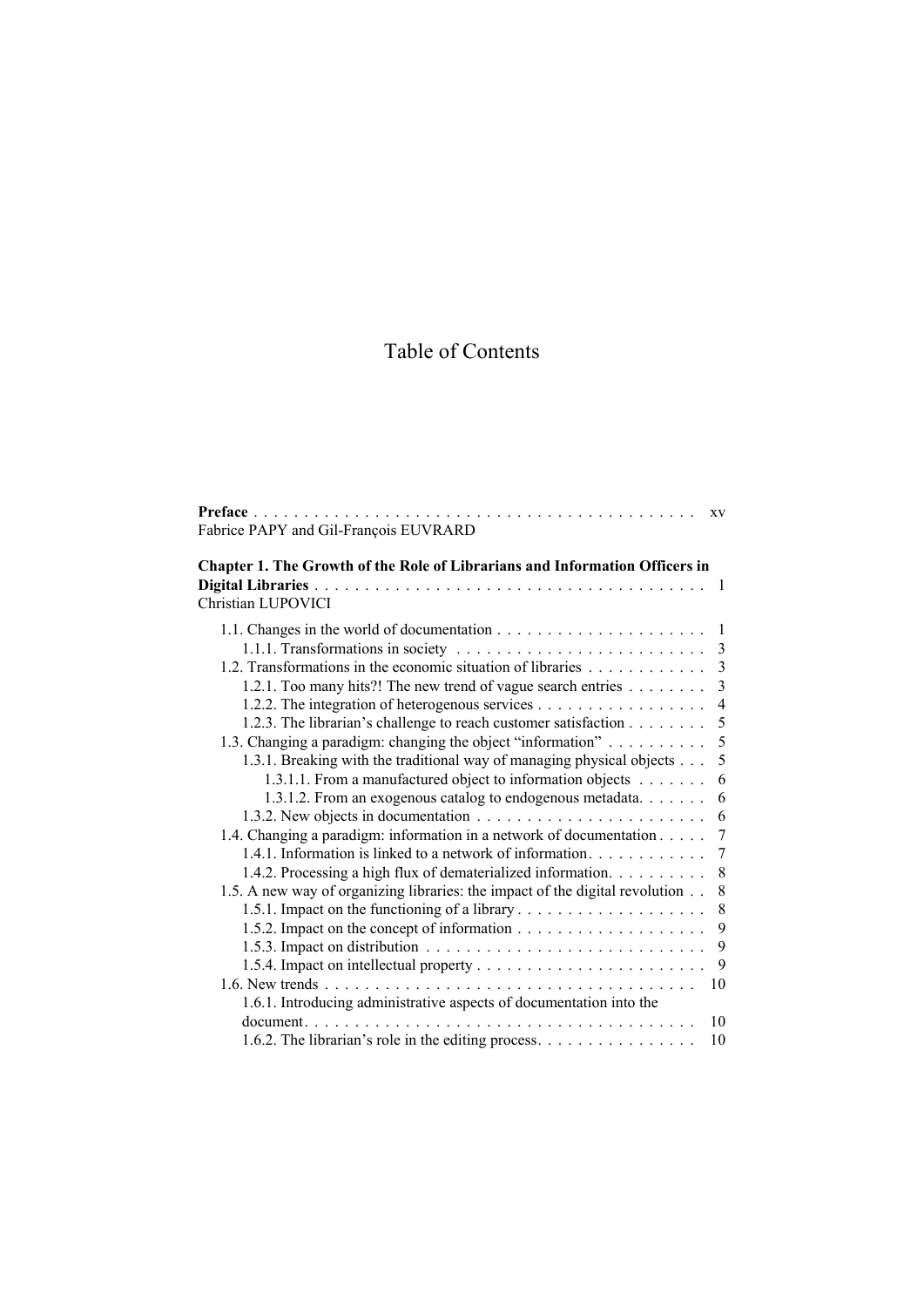### vi Digital Libraries

|                                                                                  | 11 |
|----------------------------------------------------------------------------------|----|
|                                                                                  | 11 |
|                                                                                  | 11 |
| 1.8. Introducing different layers to the core sector of the profession           | 12 |
|                                                                                  | 12 |
|                                                                                  | 12 |
| 1.8.3. Managing materialized objects as well as digital documents                | 12 |
| 1.9. Broadening skills and responsibilities for all of the library's staff.      | 13 |
| 1.9.1. Managing old and new techniques simultaneously                            | 13 |
| 1.9.2. Increasing qualifications and responsibilities.                           | 13 |
| Chapter 2. The Tao of the Digital Library: A Library Without a                   |    |
|                                                                                  | 15 |
| Joachim SCHÖPFEL and Jacques CREUSOT                                             |    |
| 2.1. The technological supremacy of the concept of the "digital library"         | 16 |
|                                                                                  | 18 |
| 2.3. The virtualization of a document's function.                                | 19 |
| 2.4. Development and changes to job profiles in the CNRS directory               |    |
|                                                                                  | 20 |
| 2.5. Supporting professions – the INIST approach                                 | 22 |
| 2.6. A new job profile is emerging – the e-serials librarian $\dots \dots \dots$ | 24 |
| 2.7. Developments in training requirements – the UKSG workshops                  |    |
|                                                                                  | 26 |
|                                                                                  | 28 |
|                                                                                  | 30 |
| Chapter 3. The Reader Faced with a Digital Library: the Experience of the        |    |
|                                                                                  | 33 |
| Emmanuelle JANNÈS-OBER                                                           |    |
|                                                                                  | 33 |
| 3.2. Which services should be aimed at what kind of audience?                    | 34 |
|                                                                                  | 35 |
|                                                                                  | 35 |
|                                                                                  | 35 |
| 3.2.1.3. Limiting the access of resources to a specific group                    | 35 |
|                                                                                  | 36 |
| 3.2.2.1. Simplified multisource search – different kinds of sources are          |    |
|                                                                                  | 36 |
| 3.2.2.2. Multifield search in a single database                                  | 36 |
| 3.2.2.3. Keeping up to date with new information, information strands            |    |
| and saving a personal profile of electronic search entries                       | 37 |
| 3.2.2.4. Access to unabridged text – ordering and reserving documents 37         |    |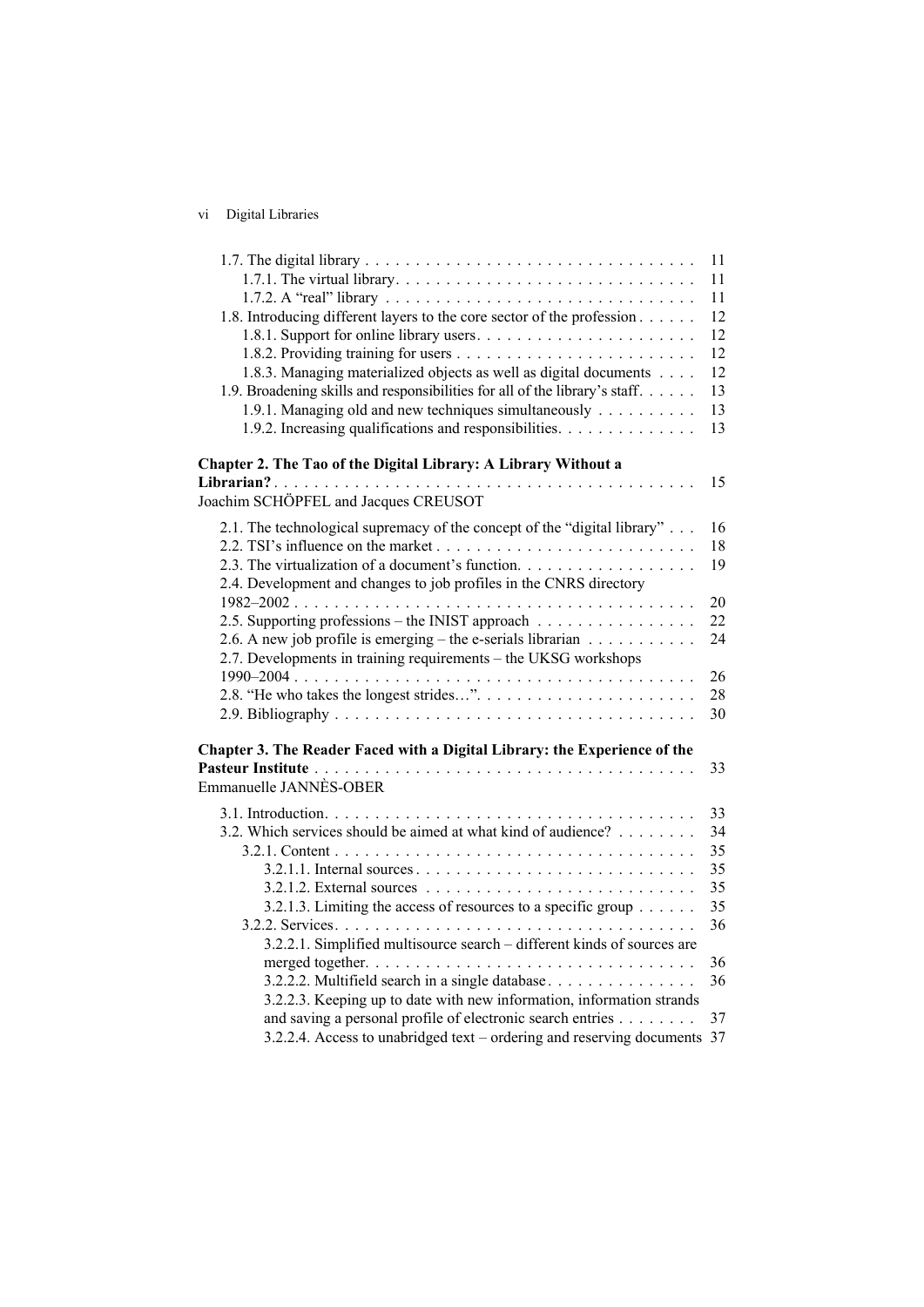Table of Contents vii

|                                                                            | 38 |
|----------------------------------------------------------------------------|----|
|                                                                            | 38 |
|                                                                            | 38 |
|                                                                            | 38 |
| 3.2.3.2. Searching local data and external crawl data.                     | 38 |
| 3.2.3.3. Researching data from dynamic websites                            | 39 |
| 3.2.3.4. Integration processes in the multimedia library and source        |    |
|                                                                            | 39 |
|                                                                            | 39 |
| 3.3.1. Empirical knowledge and how users carry out their research          | 39 |
| 3.3.1.1. A lack of knowledge in traditional means of documentation.        | 39 |
| 3.3.1.2. Users like a simplified search and a high number of hits!         | 40 |
| 3.3.1.3. Communication increases the use of the portal!                    | 40 |
|                                                                            | 41 |
|                                                                            | 41 |
|                                                                            | 41 |
|                                                                            | 42 |
|                                                                            | 42 |
| 3.4.1. How to organize the extremely high number of hits                   | 42 |
|                                                                            | 42 |
| 3.4.1.2. Selecting data based on categories or clusters?                   | 43 |
|                                                                            | 44 |
| 3.4.3. How to create a new dialog with the user                            | 44 |
|                                                                            | 46 |
|                                                                            |    |
| Chapter 4. University Students' Information Strategies: From Institutional |    |
|                                                                            | 47 |
| Marie DESPRÉS-LONNET                                                       |    |
|                                                                            | 47 |
|                                                                            | 48 |
|                                                                            | 50 |
|                                                                            | 53 |
| 4.5. The evolution of the figure of the "third party".                     | 56 |
|                                                                            | 57 |
|                                                                            | 58 |
|                                                                            |    |
| Chapter 5. The Digital Spirit: Digital Libraries and Democracy             | 61 |
| <b>Olivier FRESSARD</b>                                                    |    |
|                                                                            |    |
| 5.1. Books and libraries function as an objective spirit.                  | 61 |
| 5.2. The symbolic value of books stored within a library                   | 63 |
| 5.3. How can the project of a digital library be realized?.                | 64 |
|                                                                            | 66 |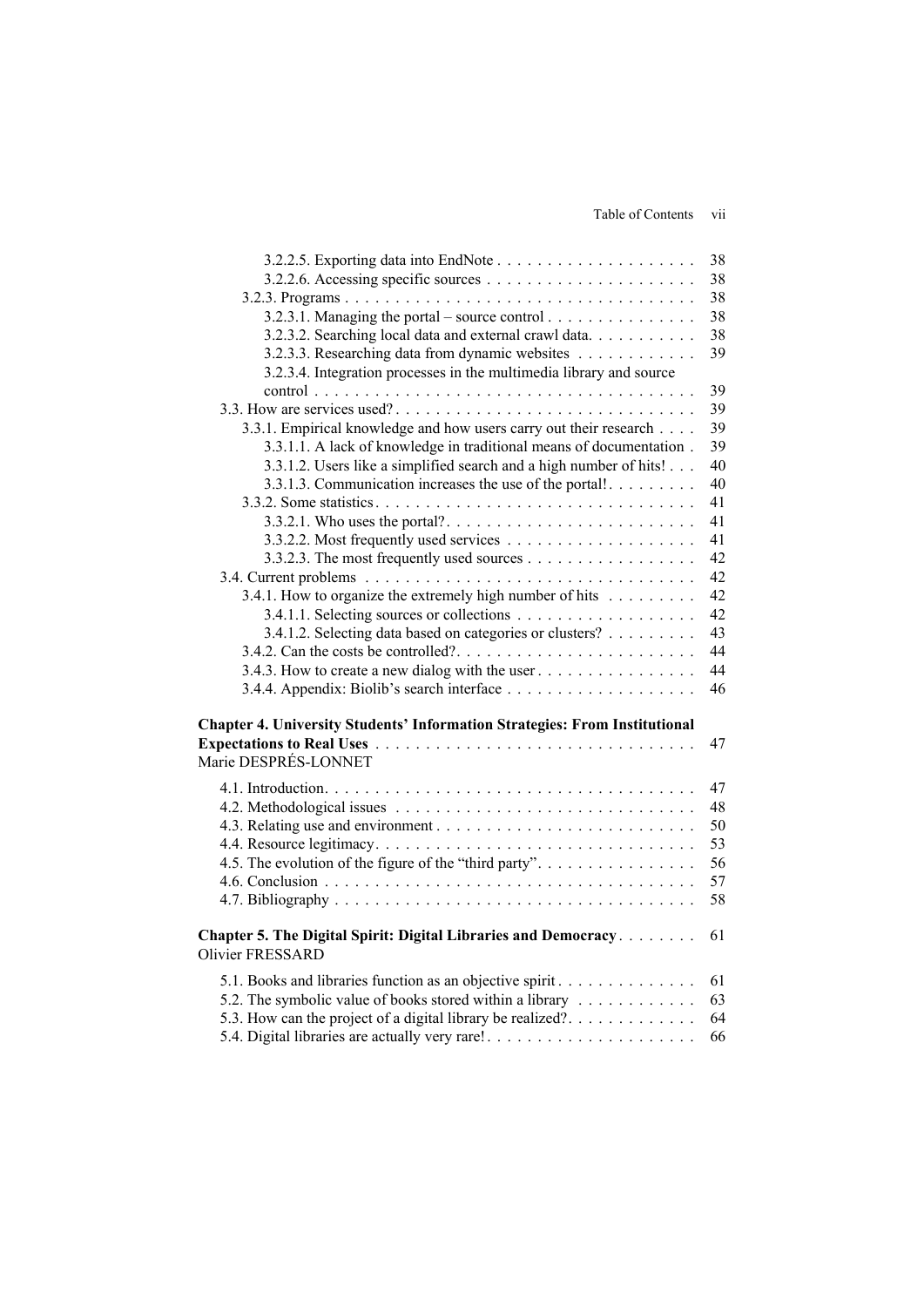#### viii Digital Libraries

| 5.5. Technical supports and new ways of reading                                      | 66  |
|--------------------------------------------------------------------------------------|-----|
| 5.6. Two different types of logic within reading processes                           | 69  |
| 5.7. The sociological significance of different reading processes                    | 71  |
|                                                                                      | 71  |
|                                                                                      | 73  |
| 5.10. Tocqueville – a sociological model of democracy                                | 74  |
| 5.11. The library's devices and the disposition of the public $\ldots \ldots \ldots$ | 76  |
|                                                                                      | 78  |
|                                                                                      | 80  |
|                                                                                      | 80  |
| Chapter 6. Accessing Library Catalogs in the Age of Digital Libraries and            |     |
| <b>Search Engines: Gaps, Disruptions and Transformation?</b>                         | 83  |
| Dominique LAHARY                                                                     |     |
|                                                                                      | 83  |
|                                                                                      | 84  |
|                                                                                      | 84  |
|                                                                                      | 84  |
| 6.1.1.3. Strengths and weaknesses of non-digitized catalogs                          | 85  |
|                                                                                      | 86  |
|                                                                                      | 86  |
|                                                                                      | 87  |
| 6.2.2. How to access documents according to their content                            | 87  |
| 6.2.3. Too many or no hits at all – a choice must be made                            | 88  |
|                                                                                      | 88  |
| 6.2.5. Disadvantages and features the system lacks                                   | 89  |
|                                                                                      | 89  |
|                                                                                      | 91  |
| 6.3.1. Libraries must now imitate search engines which so successfully               |     |
|                                                                                      | 91  |
|                                                                                      | 92  |
|                                                                                      | 92  |
|                                                                                      | 94  |
| 6.3.4.1. How members of the secret order carried out the project                     | 94  |
| 6.3.4.2. How French software companies carried out the project.                      | 98  |
| 6.3.4.3. Other attempts to carry out this project                                    | 98  |
|                                                                                      | 99  |
| 6.3.5.1. The number of hits is too high $\dots \dots \dots \dots \dots \dots \dots$  | 99  |
| 6.3.5.2. Conception and use of subject trees                                         | 100 |
| 6.3.6. New solutions combined with traditional ones                                  | 100 |
|                                                                                      | 101 |
|                                                                                      | 102 |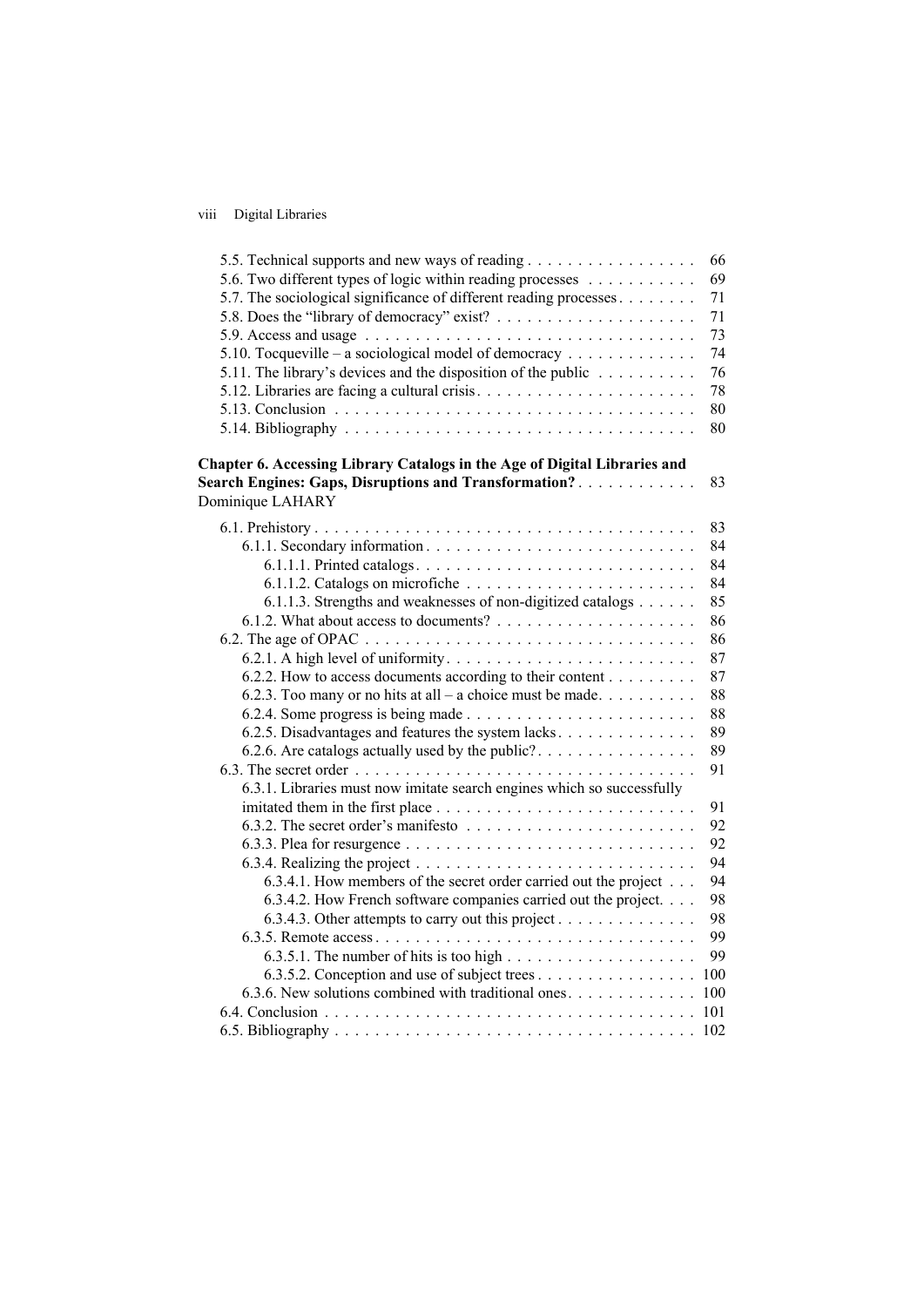| гандс от сляцения                                                                                               |     |
|-----------------------------------------------------------------------------------------------------------------|-----|
| Chapter 7. Stakes and Prospects of Heuristic Visualization for OPAC Use 103<br>Sophie CHAUVIN                   |     |
| 7.1.1. Complexity of inter-related information systems for                                                      |     |
|                                                                                                                 |     |
|                                                                                                                 |     |
| 7.2. Sense and visualization $\ldots \ldots \ldots \ldots \ldots \ldots \ldots \ldots \ldots \ldots \ldots 107$ |     |
| 7.2.1. The multidimensional space of a library 107                                                              |     |
| 7.2.2. Accessing the stock of documents via metadata 108                                                        |     |
| 7.2.3. Improved online catalogs – they lead to an increase in unintended                                        |     |
|                                                                                                                 |     |
|                                                                                                                 |     |
| 7.3.1. Principles of a heuristic visualization 110                                                              |     |
| 7.3.2. Reticular systems and hypertextual trails 112                                                            |     |
| 7.4. Interface, intermediaries and amplification of coherence 115                                               |     |
|                                                                                                                 |     |
|                                                                                                                 |     |
| Chapter 8.3D Interaction for Digital Libraries  123<br>Pierre CUBAUD                                            |     |
|                                                                                                                 |     |
|                                                                                                                 |     |
|                                                                                                                 |     |
|                                                                                                                 |     |
|                                                                                                                 |     |
| 8.4. Research collections and research interfaces 134                                                           |     |
|                                                                                                                 |     |
|                                                                                                                 |     |
| <b>Chapter 9. Using Facets to Classify and Access Digital Resources: Proposal</b>                               |     |
| Michèle HUDON                                                                                                   |     |
|                                                                                                                 |     |
| 9.2. Examining existing classification structures 147                                                           |     |
|                                                                                                                 |     |
| 9.2.2. Methodology. $\dots \dots \dots \dots \dots \dots \dots \dots \dots \dots \dots \dots \dots$             | 147 |
|                                                                                                                 | 148 |
|                                                                                                                 | 148 |
|                                                                                                                 | 149 |
|                                                                                                                 | 150 |
|                                                                                                                 | 151 |
|                                                                                                                 |     |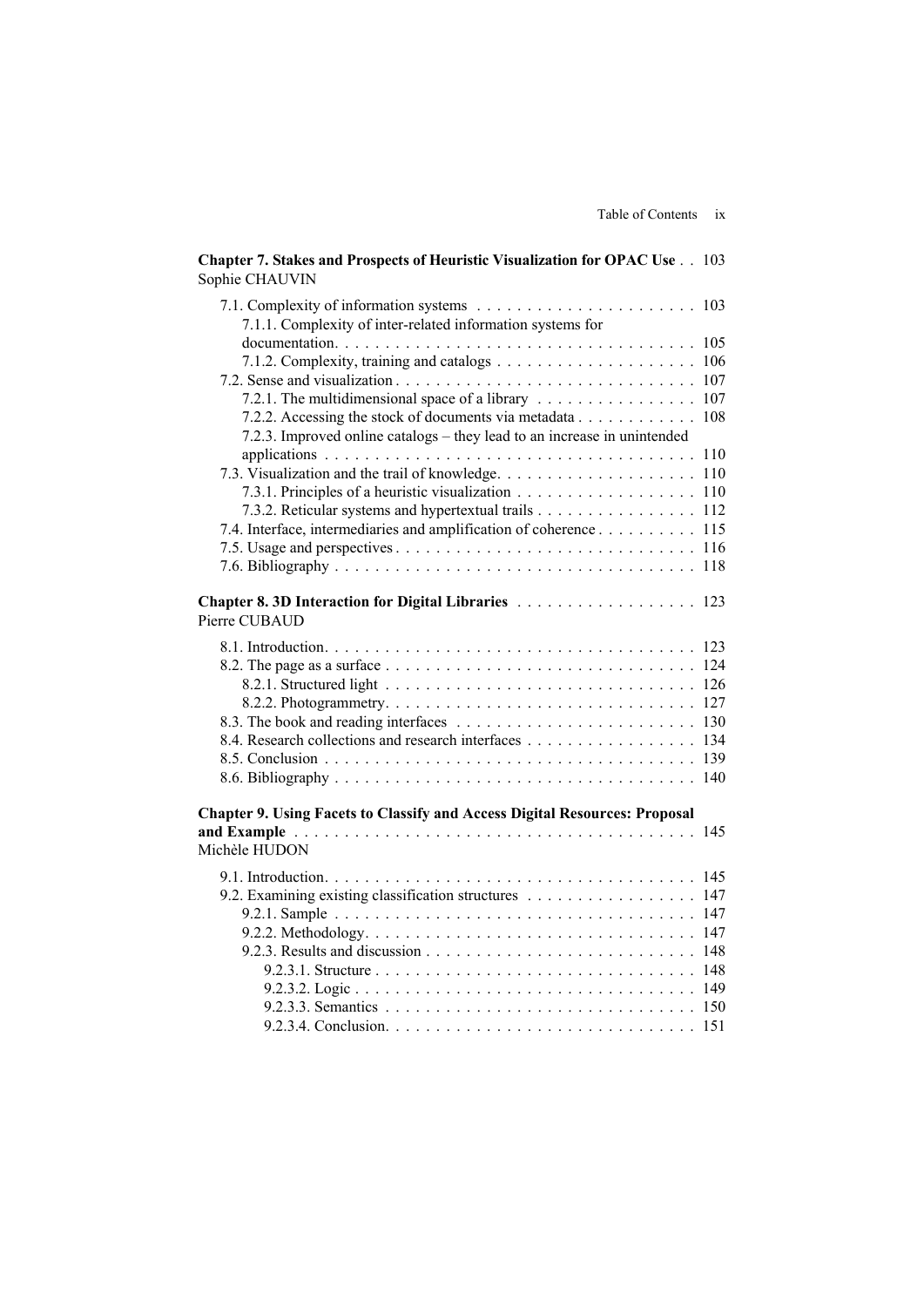#### x Digital Libraries

| 9.3. A faceted structure to organize and access resources in a virtual library                          |     |
|---------------------------------------------------------------------------------------------------------|-----|
|                                                                                                         |     |
| 9.3.1. Creating a special virtual collection of web resources in                                        |     |
|                                                                                                         |     |
|                                                                                                         |     |
| 9.3.3. Development of a faceted classification structure 155                                            |     |
|                                                                                                         |     |
| 9.3.3.2. Naming classes and choosing isolates 157                                                       |     |
| 9.3.4. Using the faceted structure $\ldots \ldots \ldots \ldots \ldots \ldots \ldots \ldots \ldots 159$ |     |
| 9.3.4.1. Extension and conceptual coverage 160                                                          |     |
|                                                                                                         |     |
|                                                                                                         |     |
| 9.3.4.4. Extensibility and structural hospitality 164                                                   |     |
|                                                                                                         |     |
|                                                                                                         |     |
|                                                                                                         |     |
|                                                                                                         |     |
| <b>Chapter 10. Digital Libraries: the Publication of Legal Documents Online</b>                         |     |
| <b>Fabien GIRARD DE BARROS</b>                                                                          |     |
|                                                                                                         |     |
| 10.1. Availability, instantaneity and simplicity of information: the minimum                            |     |
| requirements for legal publications on the Internet                                                     | 170 |
| 10.1.1. Accessing legal information: application of the classic unities                                 |     |
|                                                                                                         |     |
| 10.1.2. Judicial security and the instantaneity of the response                                         | 172 |
| 10.1.3. The simplicity of access: ergonomics – providing a helping                                      |     |
| hand with the abundance of information available on the Internet                                        | 173 |
| 10.2. The relevance of information: from the documentalist's know-how to                                |     |
|                                                                                                         |     |
| 10.2.1. The emergence of relevant search engines                                                        | 175 |
| 10.2.2. Contextualization: first steps towards the relevance of                                         |     |
|                                                                                                         | 176 |
| 10.2.3. Providing training for the jurists: reinforcing the link between                                |     |
| the jurist and the documentalist $\ldots \ldots \ldots \ldots \ldots \ldots \ldots \ldots$              | 176 |
| 10.3. The sharing of judicial information: when the judicial publisher                                  |     |
|                                                                                                         | 177 |
| 10.3.1. Intranet: the symbiosis of official information and personal                                    |     |
|                                                                                                         |     |
| 10.3.2. Channels: communication within the communication service 178                                    |     |
| 10.3.3. The alert and the newsletter: managing updates 179                                              |     |
|                                                                                                         |     |
|                                                                                                         |     |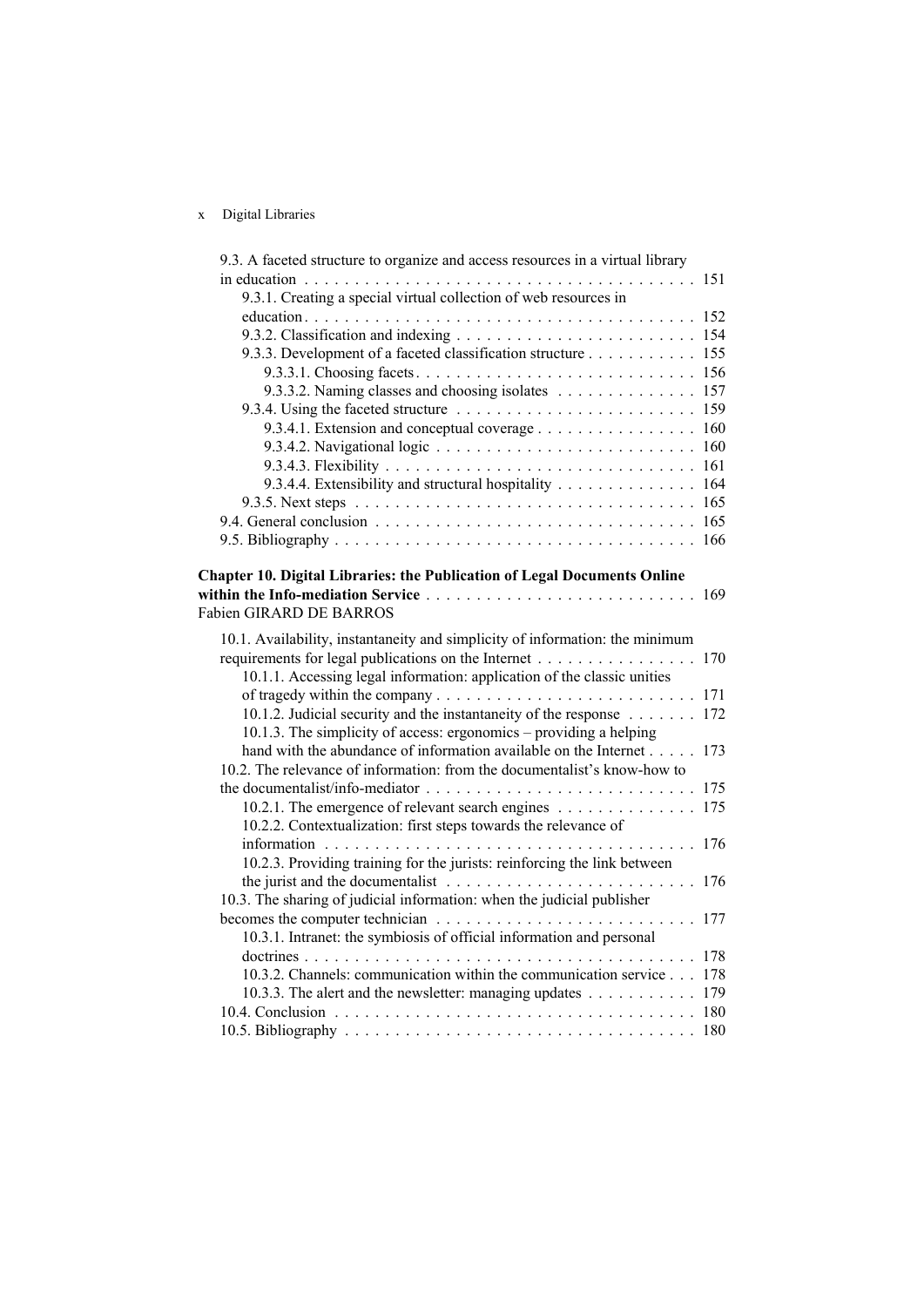| Chapter 11. What Scholarly and Pedagogic Material is Available Online                |     |
|--------------------------------------------------------------------------------------|-----|
| for the Virtual User Within French Universities?                                     | 181 |
| Ghislaine CHARTRON and Marc MINON                                                    |     |
| 11.1. The availability of scholarly and pedagogic material online within             |     |
|                                                                                      | 181 |
| 11.1.1. An economic scale that distinguishes three models $\ldots \ldots \ldots$ 182 |     |
| 11.1.2. Published material as public property 182                                    |     |
| 11.1.3. Published material within a market economy 184                               |     |
| 11.1.4. Published material and a common economy                                      | 186 |
| 11.2. Published digital resources and distance teaching devices: an even             |     |
|                                                                                      | 188 |
| 11.3. The evolution of activities for libraries: future priorities?                  | 190 |
|                                                                                      |     |
|                                                                                      |     |
| 11.3.2.1. Developing links with pedagogy                                             | 191 |
| 11.3.2.2. Developing partnerships for the creation of stocks of                      |     |
|                                                                                      |     |
|                                                                                      |     |
|                                                                                      |     |
| Chapter 12. The Revel@Nice Project: the Creation and Prospects of a                  |     |
| Pioneering Site of Online Periodicals and Journals                                   | 195 |
| Michel ROLAND                                                                        |     |
|                                                                                      |     |
|                                                                                      |     |
|                                                                                      |     |
|                                                                                      |     |
|                                                                                      |     |
| 12.2.2. Human resources and project management 201                                   |     |
|                                                                                      |     |
| 12.2.4. Launch of the site and performance analysis 204                              |     |
|                                                                                      |     |
|                                                                                      |     |
|                                                                                      |     |
|                                                                                      |     |
|                                                                                      |     |
|                                                                                      |     |
|                                                                                      |     |
|                                                                                      |     |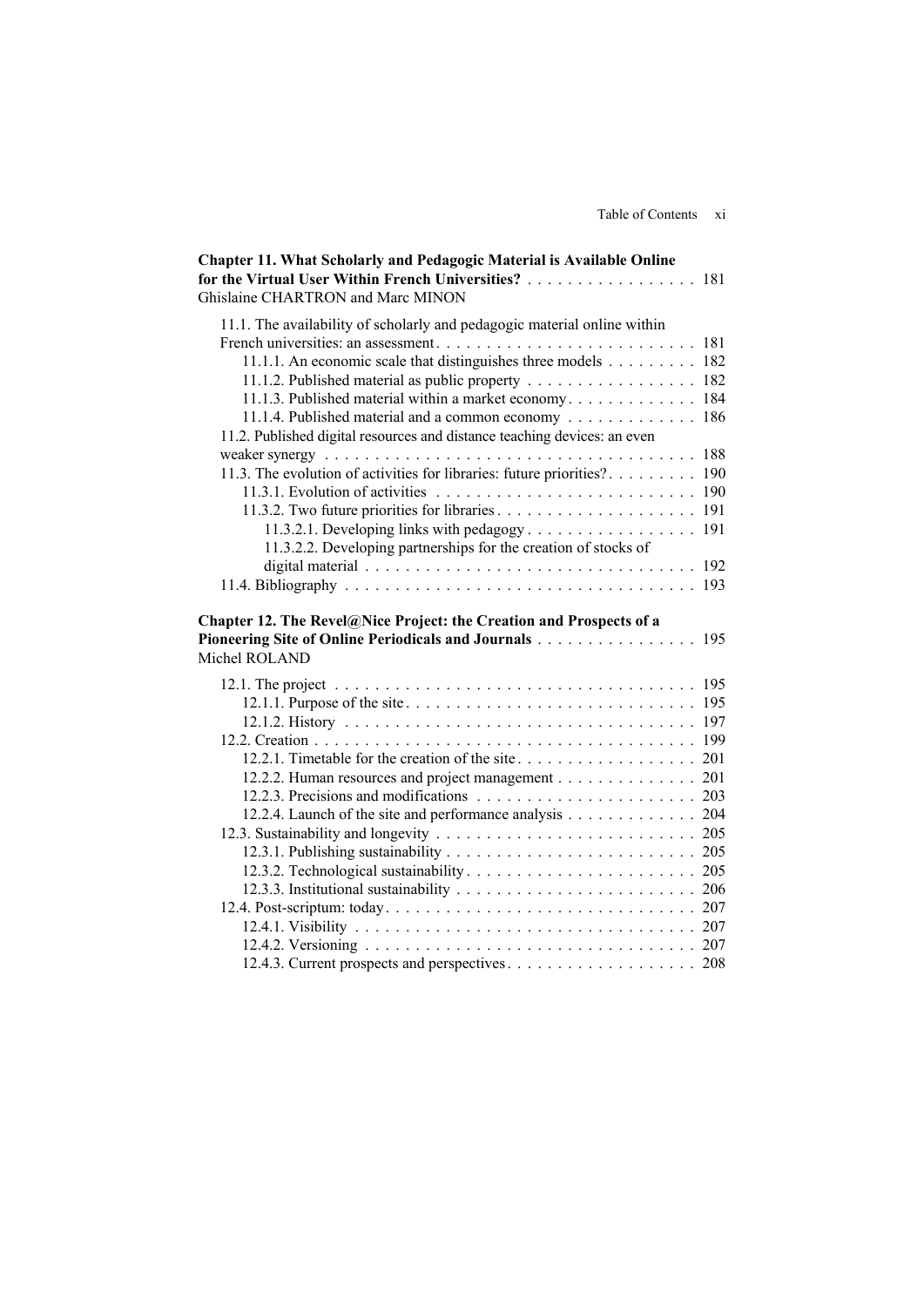xii Digital Libraries

| Chapter 13. Evaluating the Use and Users of Digital Journal Libraries 211<br>David NICHOLAS and Paul HUNTINGTON |  |
|-----------------------------------------------------------------------------------------------------------------|--|
|                                                                                                                 |  |
|                                                                                                                 |  |
|                                                                                                                 |  |
|                                                                                                                 |  |
|                                                                                                                 |  |
|                                                                                                                 |  |
|                                                                                                                 |  |
| 13.5. Reflections on what constitutes a digital library "user" 217                                              |  |
|                                                                                                                 |  |
| 13.7. Widespread popular interest in digital journals 218                                                       |  |
| 13.7.1. The rising popularity of the e-journal 218                                                              |  |
|                                                                                                                 |  |
|                                                                                                                 |  |
|                                                                                                                 |  |
|                                                                                                                 |  |
|                                                                                                                 |  |
|                                                                                                                 |  |
| Chapter 14. Digital Collections in Libraries: Development and Continuity . 223<br>Hélène ROUSSEL                |  |
|                                                                                                                 |  |
|                                                                                                                 |  |
|                                                                                                                 |  |
|                                                                                                                 |  |
| 14.2.2. Purchases, subscriptions and licenses 225                                                               |  |
|                                                                                                                 |  |
| 14.2.3. Intellectual and physical processing of documents. 227                                                  |  |
| 14.2.3.1. Cataloging and enriched cataloging records 227                                                        |  |
|                                                                                                                 |  |
| 14.2.3.3. Indexing and full-text searching 228                                                                  |  |
|                                                                                                                 |  |
|                                                                                                                 |  |
|                                                                                                                 |  |
| 14.6. Physical processing, accessibility and placement online 231                                               |  |
|                                                                                                                 |  |
|                                                                                                                 |  |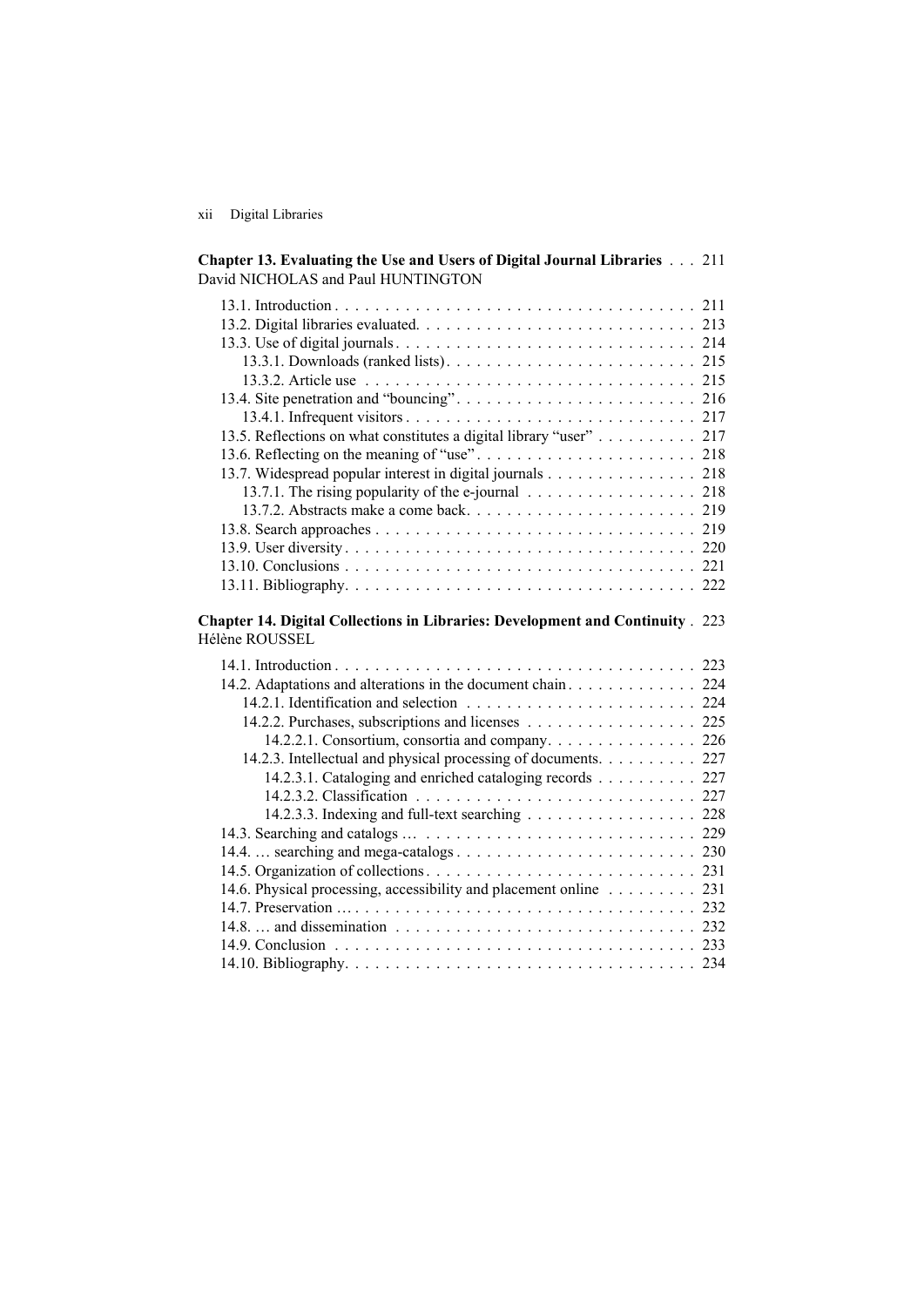| Chapter 15. Ergonomic Standards and the Uses of Digital Libraries 235<br>Nicole LOMPRÉ                                                           |     |
|--------------------------------------------------------------------------------------------------------------------------------------------------|-----|
|                                                                                                                                                  |     |
| 15.2. The evolution of ergonomic standards for user interfaces 236                                                                               |     |
| 15.2.1. Guidelines for leading computer manufacturers 240                                                                                        |     |
| 15.2.2. Recommendations by WCAG for accessibility and standard                                                                                   |     |
| 15.2.3. Publishers and ergonomic recommendations 245                                                                                             |     |
|                                                                                                                                                  |     |
| 15.3.1. Libraries and privileged relationships with the users 247                                                                                |     |
| 15.3.2. Getting lost in digital library interfaces 248                                                                                           |     |
| 15.3.3. The use of online catalogs and databases 249                                                                                             |     |
|                                                                                                                                                  |     |
| 15.3.5. User-centered focus groups within libraries. 253                                                                                         |     |
| 15.3.6. Suggested recommendations for improving digital libraries 253                                                                            |     |
| 15.3.7. Recommendations based on user opinions 256                                                                                               |     |
|                                                                                                                                                  |     |
|                                                                                                                                                  |     |
| From the Project's Conception to its Installation<br>Corinne LEBLOND                                                                             | 263 |
| 16.1. Where do the university and its document information system originate<br>16.1.1. Local context: the document information system within the |     |
|                                                                                                                                                  |     |
| 16.1.2. The emergence and development of a regional online university. 266                                                                       |     |
| 16.2. The implementation of the document information system 267                                                                                  |     |
| 16.2.1. The success of the modernization of documentation 267<br>16.2.2. The objectives and main priorities of the document information          |     |
|                                                                                                                                                  |     |
| 16.2.2.1. Offering a one-stop shop for access to the entire set of online                                                                        |     |
|                                                                                                                                                  | 269 |
| 16.2.2.2. Possessing a development tool for resources acquired or                                                                                |     |
|                                                                                                                                                  |     |
| 16.2.2.3. Offering personalized services to the different categories                                                                             |     |
| 270                                                                                                                                              |     |
| 16.2.2.4. Integrating more documentation within the universities<br>on both a local and regional level. Integrating documentation within         |     |
| the universities' scientific and pedagogic policies $\ldots \ldots \ldots \ldots 271$                                                            |     |
| 16.3. From the idea to reality: the spread of the document management system                                                                     |     |
|                                                                                                                                                  |     |